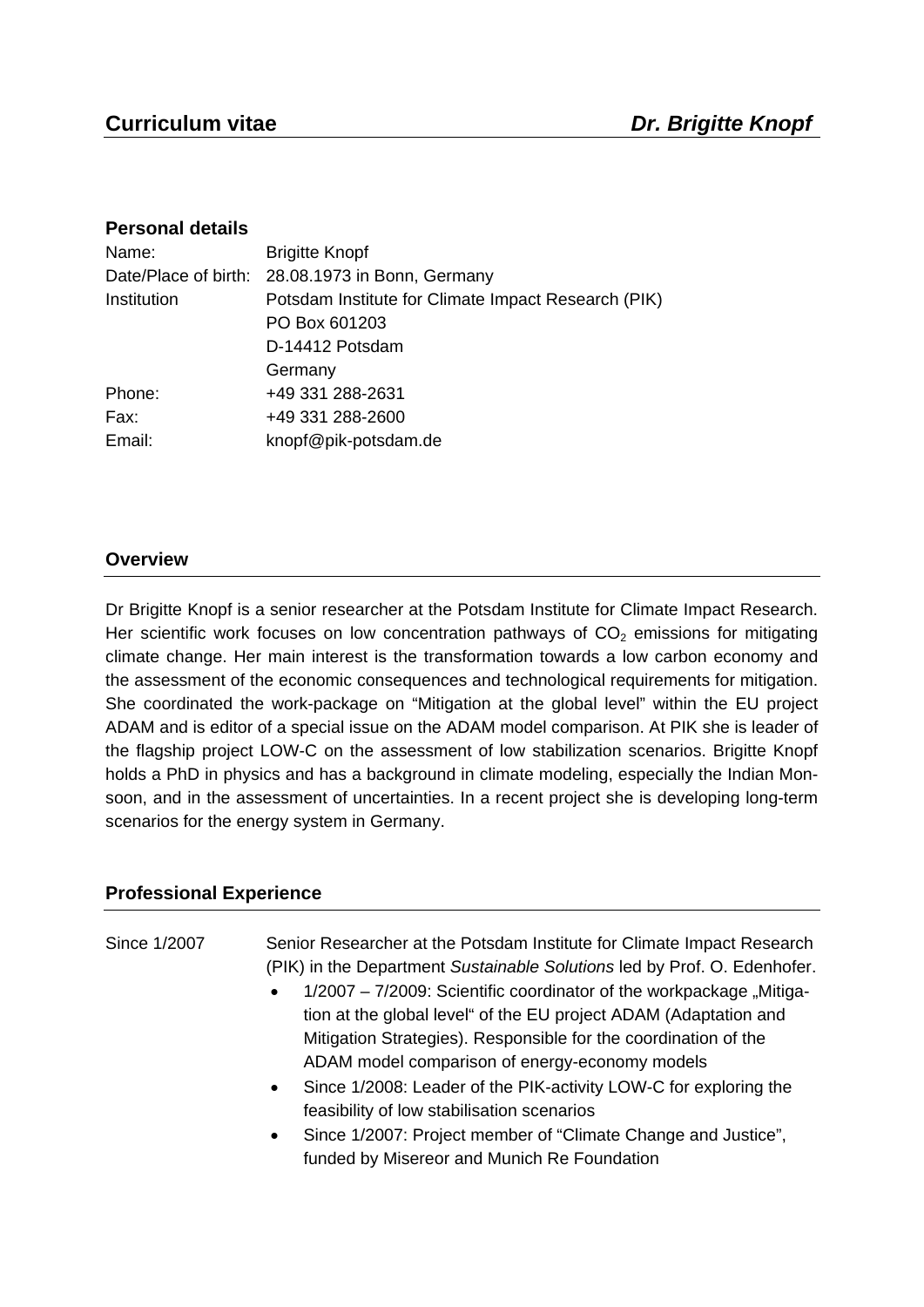| $3/2001 - 12/2006$ | PhD student at PIK, member of the department for <i>Integrated Systems</i> |
|--------------------|----------------------------------------------------------------------------|
|                    | Analysis. Research activities: Modelling the Indian monsoon; Indian        |
|                    | monsoon and climate change; uncertainty analysis and uncertainty as-       |
|                    | sessment; Integrated assessment of climate change                          |
|                    |                                                                            |

- 1/2004 12/2006: Project leader of the PIK-project EURECA (*Exploring uncertainty for environmental change related decision making),* a platform for uncertainty
- 11/1999 2/2001 Employee in the R&D department of the Phönix SonnenWärme AG, Berlin, Germany. Responsible for the advancement of solar thermal plants

# **Education and academic degrees**

| 11/2006            | PhD in Physics (magna cum laude), University of Potsdam, Germany.<br>Title: On Intrinsic Uncertainties in Earth System Modelling, supervised by<br>Prof. John Schellnhuber                                                                      |
|--------------------|-------------------------------------------------------------------------------------------------------------------------------------------------------------------------------------------------------------------------------------------------|
| 7/1999             | Diploma in Physics (Distinction), University of Marburg, Germany. Title:<br>Feedback control of a thermosyphonically driven recharge unit of a hot<br>water storage for solar thermal plants (in german), supervised by Prof.<br>Hans Ackermann |
| $10/1993 - 7/1999$ | Graduate studies in Physics at the Philipps-University of Marburg, Ger-<br>many. Specialisation: solar energy                                                                                                                                   |
| 1984 - 1993        | Abitur (German A levels), Albert-Einstein Gymnasium St. Augustin, Ger-<br>many (grade 1,0), best of the year                                                                                                                                    |

### **Projects**

| Since 9/2009      | Project member of two projects dealing with the transformation of the<br>German energy system                                                |
|-------------------|----------------------------------------------------------------------------------------------------------------------------------------------|
| Since 1/2007      | Project member of "Climate Change and Justice", funded by Misereor<br>and Munich Re Foundation                                               |
| $1/2007 - 7/2009$ | Scientific coordinator of the workpackage "Mitigation at the global level"<br>of the EU project ADAM (Adaptation and Mitigation Strategies). |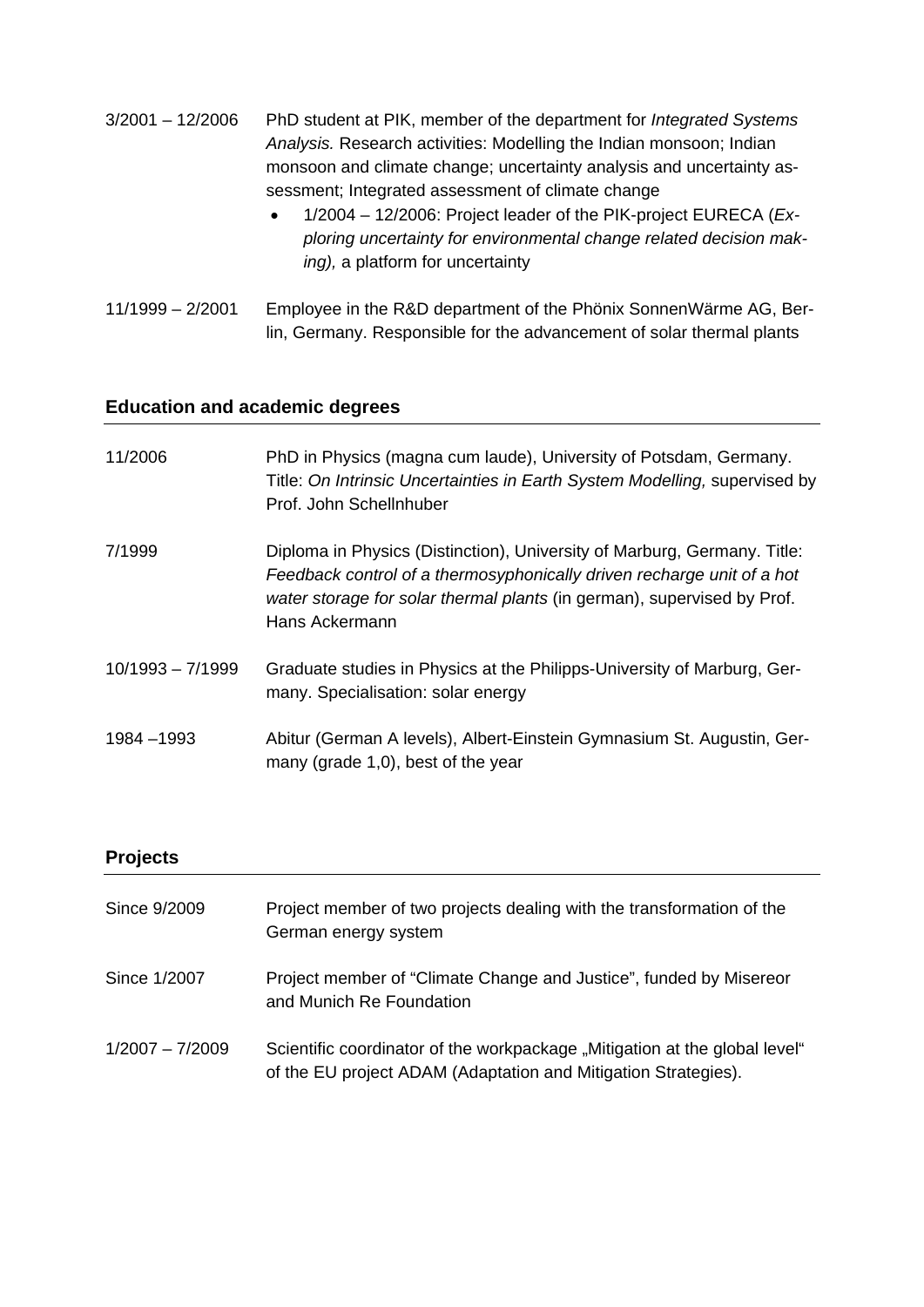# **Publications**

- Edenhofer, O., **Knopf, B**., Leimbach, M., Bauer, N. (Eds). The Economics of Low Stabilization**,** The Energy Journal, Volume 31 (Special Issue 1), 2010
- Edenhofer, O., **Knopf, B**., Barker, T., Baumstark, L., Bellevrat, E., Chateau, B., Criqui, P., Isaac, M., Kitous, A., Kypreos, S., Leimbach, M., Lessmann, K., Magné, B., Scrieciu, S., Turton, H., van Vuuren, D.P. (2010). The economics of low stabilization: exploring its implications for mitigation costs and strategies**.** The Energy Journal, Volume 31 (Special Issue 1). The Economics of Low Stabilization, 2010
- **Knopf, B.,** Edenhofer, O., Flachsland, Chr., Kok, M.T.J., Lotze-Campen, H., Luderer, G., Popp, A. van Vuuren, D.P. (2010). Managing the low-carbon transition – from model results to policies**.** The Energy Journal, Volume 31 (Special Issue 1). The Economics of Low Stabilization, 2010
- Edenhofer, O., **B. Knopf**, G. Luderer, J. Steckel, T. Bruckner (2010). More heat than light? On the economics of decarbonization. In: Rübbelke, D. (Ed.). Sustainable Energy. London, Routledge Publishers, in press
- Flachsland, C., Luderer, G., Steckel, J., **Knopf, B**., Edenhofer, O. (2010): International Emissions Trading and the Global Deal. Contribution to the "Research and Forum on Economics of Climate Change – Towards a Low-Carbon Economy in China". Earthscan, in press.
- Edenhofer, O., **B. Knopf**, G. Luderer. Weltklimagipfel in Kopenhagen: Notwendige Eckpfeiler für eine neue Architektur *ifo Schnelldienst, 19/2009*
- **Knopf, B**., O. Edenhofer, T. Barker, N. Bauer, L. Baumstark, B. Chateau, P. Criqui, A. Held, M. Isaac, M. Jakob, E. Jochem, A. Kitous, S. Kypreos, M. Leimbach, B. Magné, S. Mima, W. Schade, S. Scrieciu, H. Turton, D. van Vuuren (2009) The economics of low stabilisation: implications for technological change and policy. In M. Hulme, H. Neufeldt (Eds) Making climate change work for us - ADAM synthesis book, Cambridge University Press
- Lüken, M.; Bauer, N.; **Knopf, B**.; Leimbach, M.; Luderer, G.; Edenhofer, O. (2009): The role of technological flexibility for the distributive impacts of climate change mitigation policy. Paper presented at the International Energy Workshop, May 28, 2009, Venice, Italy
- H. Neufeldt, D. P. van Vuuren, M. Isaac, **B. Knopf**, O. Edenhofer, W. Schade, E. Jochem, F. Berkhout. Reaching the 2°C Target: Technological Requirements, Economic Costs and Policies**.** *CEPS policy brief, No 188, 15 May 2009*
- Edenhofer O., **B. Knopf**, M. Kalkuhl**.** CCS: Ein wirksamer Beitrag zum Klimaschutz? *ifo Schnelldienst, 3/2009*
- Ottmar Edenhofer, Gunnar Luderer, Christian Flachsland, Hans-Martin Füssel, Alex Popp, Georg Feulner, **Brigitte Knopf**, Hermann Held. A Global Contract on Climate Change**.** Policy Paper prepared for the Conference `A Global Contract based on Climate Justice: The Need for a New Approach Concerning International Relations´*, 11/2008*